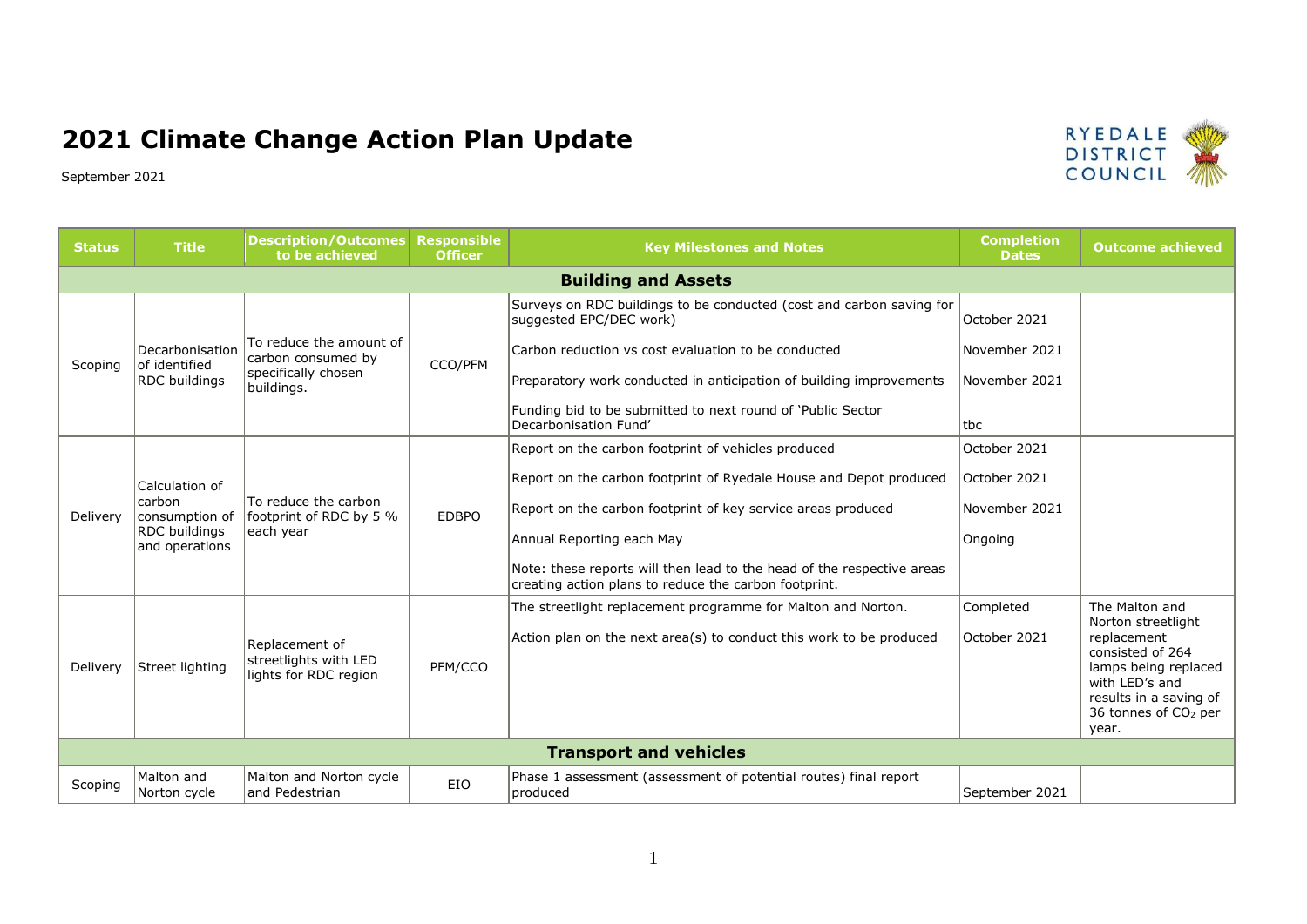| <b>Status</b> | <b>Title</b>                                           | <b>Description/Outcomes</b><br>to be achieved                                                                                       | <b>Responsible</b><br><b>Officer</b> | <b>Key Milestones and Notes</b>                                                                                                                                                                                                                                                                                                                                                                                        | <b>Completion</b><br><b>Dates</b>                                               | <b>Outcome achieved</b>                                                                                                                                                                                                                                 |
|---------------|--------------------------------------------------------|-------------------------------------------------------------------------------------------------------------------------------------|--------------------------------------|------------------------------------------------------------------------------------------------------------------------------------------------------------------------------------------------------------------------------------------------------------------------------------------------------------------------------------------------------------------------------------------------------------------------|---------------------------------------------------------------------------------|---------------------------------------------------------------------------------------------------------------------------------------------------------------------------------------------------------------------------------------------------------|
|               | and Pedestrian<br>Infrastructure                       | Infrastructure to be<br>lassessed for additional<br>opportunities to<br>encourage more walking<br>and cycling within these<br>towns |                                      | Phase 2 assessment (route selection, option development, cost<br>estimates and economic appraisals considered) final report produced<br>Delivery of chosen routes to commence                                                                                                                                                                                                                                          | November 2021<br>Summer 2022                                                    |                                                                                                                                                                                                                                                         |
| Scoping       | Community<br>Transport<br>Electrification              | <b>Ryedale Community</b><br><b>Transport feasibility</b><br>study into potential EV<br>services for Malton and<br>Norton            | EIO/PDEDBP                           | Initial feasibility into a Malton and Norton electric bus service in the<br>larea conducted<br>NYCC support of a Malton and Norton electric bus service investigated                                                                                                                                                                                                                                                   | Completed<br>October 2021                                                       |                                                                                                                                                                                                                                                         |
| Delivered     | Cycleway                                               | Malton-Pickering Creation of a Malton to<br>Pickering Cycleway                                                                      | EIO                                  | Malton to Pickering cycle path (12 miles) completed                                                                                                                                                                                                                                                                                                                                                                    | October 2021                                                                    |                                                                                                                                                                                                                                                         |
| Scoping       |                                                        | Malton Bus & Rail<br>Public Transport   Forecourt / Interchange<br>area improvements                                                | EDM/EIO                              | Submission of a bid for Community Renewal Fund money to develop<br>ideas for improving the area between the Rail and Bus Station in<br>Malton<br>Complete procurement of consultants 'at risk'<br>Decision on funding bid<br>Appoint consultants<br>Evaluate Study and potential future capital funding bid                                                                                                            | <b>July 2021</b><br>October 2021<br>October 2021<br>November 2021<br>March 2022 | Bid submitted.                                                                                                                                                                                                                                          |
| Scoping       |                                                        | Malton station potential<br>Public Transport platform and access<br>improvements                                                    | EIO/PDEDBP                           | Funding bid to be submitted as part of a Levelling Up Round 2 package<br>spanning Thirsk, Malton and Seamer rail stations.<br>Submission of Levelling up Round 2 bid                                                                                                                                                                                                                                                   | tbc                                                                             |                                                                                                                                                                                                                                                         |
| Delivery      | Installation of<br>Electric Vehicle<br>Charging Points | Public/RDC workplace<br>car park electric charge<br><i>l</i> points                                                                 | <b>TDO</b>                           | External charge point installation completed:<br>20 Fast charging electric vehicle points now in the district<br>4 - Malton Wentworth Car Park<br>4 - Kirkbymoorside Town Farm Car Park<br>4 - Helmsley Cleveland Way Car Park<br>4 - Pickering Eastgate Car Park<br>4 - Pickering Vivis Lane Car Park<br>RDC workplace charge points<br>4 - Ryedale House<br>4 - Streetscene Depot<br>2 - Coxwold House in Easingwold | October 2021                                                                    | Public car park<br>electric charging<br>points are installed,<br>an audit of car<br>parking signage is<br>underway to ensure<br>clarity in regards to<br>access and use.<br>Coxwold House<br>workplace charge<br>point requires<br>negotiations between |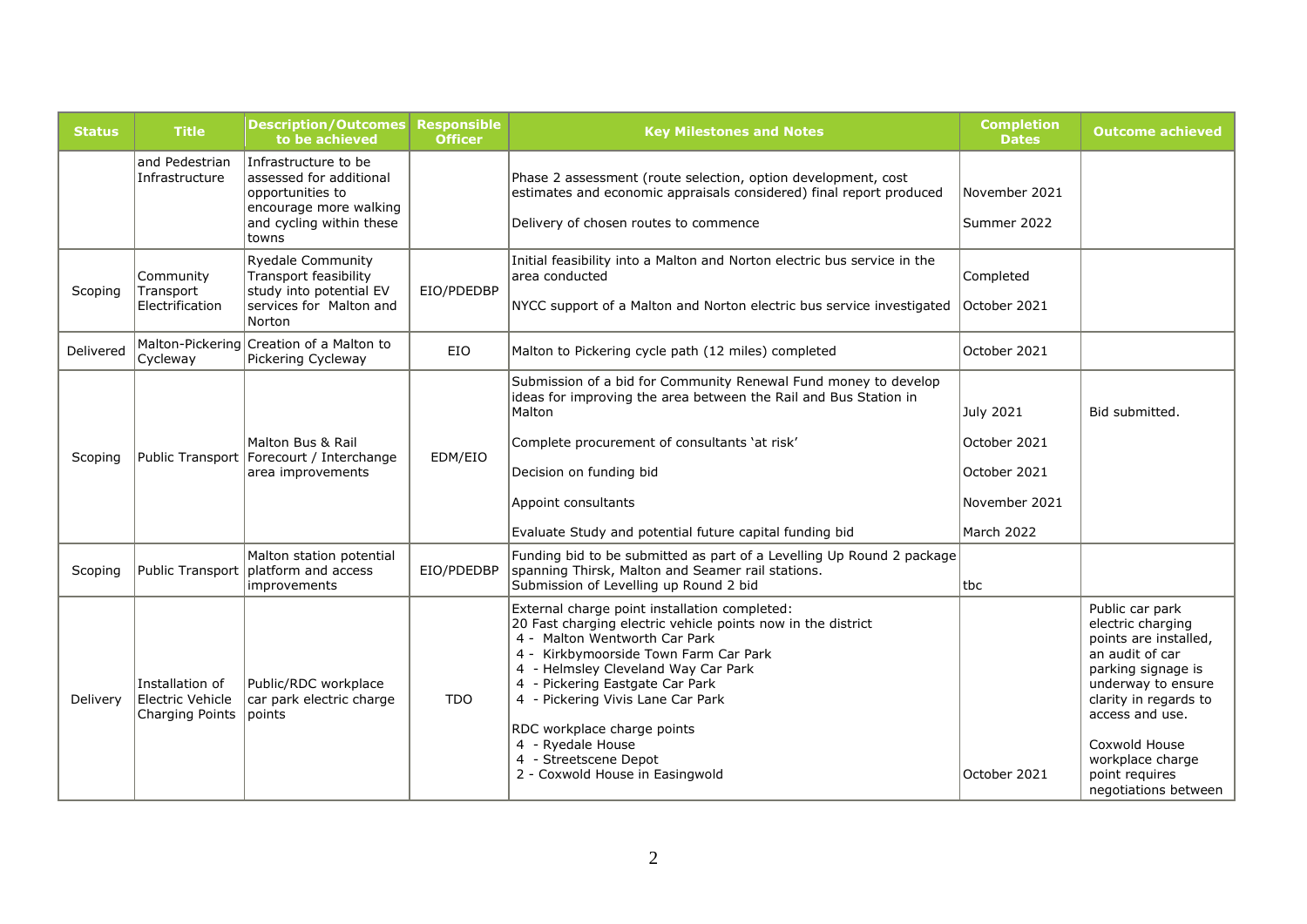| <b>Status</b>         | <b>Title</b>                         | <b>Description/Outcomes</b><br>to be achieved                                            | <b>Responsible</b><br><b>Officer</b> | <b>Key Milestones and Notes</b>                                                                                                                                                                                            | <b>Completion</b><br><b>Dates</b> | <b>Outcome achieved</b>                                      |  |
|-----------------------|--------------------------------------|------------------------------------------------------------------------------------------|--------------------------------------|----------------------------------------------------------------------------------------------------------------------------------------------------------------------------------------------------------------------------|-----------------------------------|--------------------------------------------------------------|--|
|                       |                                      |                                                                                          |                                      | Information on the charging points circulated to employees and press<br>release published                                                                                                                                  | October 2021                      | Coxwold House and<br>Northern Powerarid<br>prior to go live. |  |
|                       |                                      |                                                                                          |                                      | Measure current electric vehicle charge point usage and assess<br>potential new EV charge point locations/additional EV charge points at<br>current locations                                                              |                                   |                                                              |  |
|                       |                                      |                                                                                          |                                      | Report to SMB                                                                                                                                                                                                              | December 2021                     |                                                              |  |
|                       |                                      |                                                                                          |                                      | If agreed, installation of further electric vehicle charging points                                                                                                                                                        | January 2021                      |                                                              |  |
|                       |                                      |                                                                                          |                                      |                                                                                                                                                                                                                            | June 2022                         |                                                              |  |
|                       |                                      |                                                                                          |                                      | Streetscene fleet electrification action plan produced                                                                                                                                                                     | October 2021                      |                                                              |  |
| Scoping               | Transport/<br>vehicles               | Electrification of<br>streetscene fleet                                                  | <b>SM</b>                            | Completion of a 4 year phased transition from diesel vans (9)<br>to electric vehicles                                                                                                                                      | June 2024                         |                                                              |  |
|                       |                                      |                                                                                          |                                      | Refuse, garden waste and commercial waste bin lorries to have<br>electric lifters                                                                                                                                          | October 2021                      |                                                              |  |
|                       |                                      |                                                                                          |                                      | Replacement of 2 engine sweeper with 1 engine alternative                                                                                                                                                                  | October 2021                      |                                                              |  |
| Delivery              | Transport/<br>vehicles               | Streetscene route<br>optimisation to reduce<br>carbon consumption                        | <b>SM</b>                            | Streetscene route (both refuse and recycling) optimisation completed                                                                                                                                                       | December 2021                     |                                                              |  |
| Scoping               | Reduce officer                       | Electric vehicle pool car                                                                | CCO                                  | Feasibility assessment to identify approach completed                                                                                                                                                                      | November 2021                     |                                                              |  |
|                       | carbon mileage                       | requirement scoped                                                                       |                                      | Confirm way forward                                                                                                                                                                                                        | January 2022                      |                                                              |  |
| Scoping               | Reduce Member<br>and Officer         | Promote initiatives to<br>reduce carbon mileage                                          | CCO                                  | Feasibility assessment to identify initiatives to reduce mileage<br>completed                                                                                                                                              | October 2021                      |                                                              |  |
|                       | carbon mileage                       |                                                                                          |                                      | Confirm way forward                                                                                                                                                                                                        | November 2021                     |                                                              |  |
|                       |                                      |                                                                                          |                                      |                                                                                                                                                                                                                            |                                   |                                                              |  |
| <b>RDC Operations</b> |                                      |                                                                                          |                                      |                                                                                                                                                                                                                            |                                   |                                                              |  |
| Delivery              | Home energy<br>efficient<br>measures | To reduce carbon<br>consumption in 200<br>households by 2023<br>through grants and loans | EHO                                  | Ryedale LAD 2 - a minimum of 35 energy inefficient homes upgraded<br>with the LAD2 allocation through insulation and low carbon heating<br>measures.<br>Ryedale Energy Efficiency Grant - 10 energy efficiency measures in | December 2021                     |                                                              |  |
|                       |                                      |                                                                                          |                                      | place from ring-fenced council capital.                                                                                                                                                                                    | May 2023                          |                                                              |  |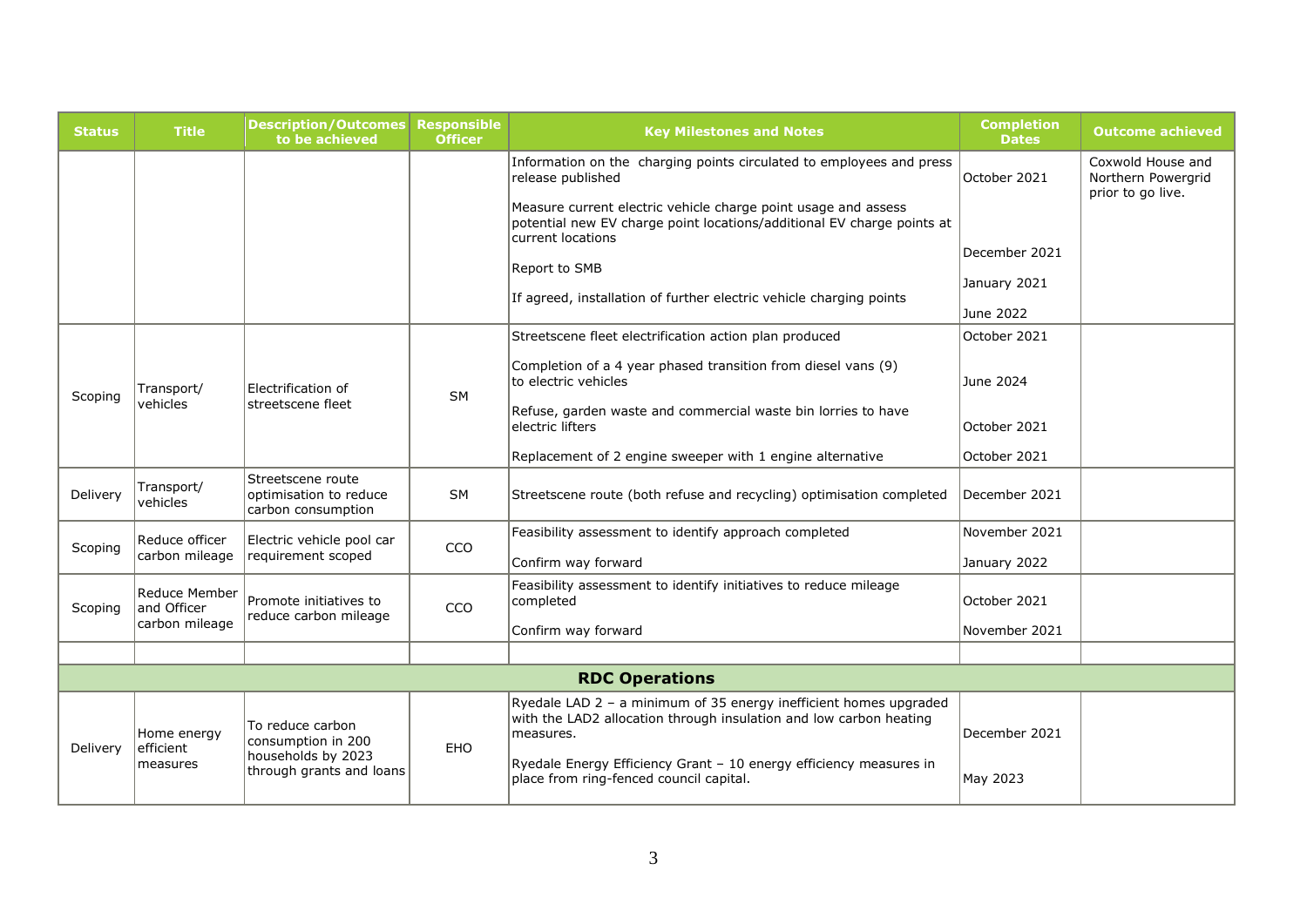| <b>Status</b> | <b>Title</b>                                                                                                                      | <b>Description/Outcomes</b><br>to be achieved                                                                                                      | <b>Responsible</b><br><b>Officer</b> | <b>Key Milestones and Notes</b>                                                                                        | <b>Completion</b><br><b>Dates</b> | <b>Outcome achieved</b>                                                                                                                                                                                                                                                |
|---------------|-----------------------------------------------------------------------------------------------------------------------------------|----------------------------------------------------------------------------------------------------------------------------------------------------|--------------------------------------|------------------------------------------------------------------------------------------------------------------------|-----------------------------------|------------------------------------------------------------------------------------------------------------------------------------------------------------------------------------------------------------------------------------------------------------------------|
|               |                                                                                                                                   |                                                                                                                                                    |                                      | 3 energy efficiency measures in place from the ring-fenced council<br>capital                                          | May 2022                          |                                                                                                                                                                                                                                                                        |
|               |                                                                                                                                   |                                                                                                                                                    |                                      | ECO - 10 households benefited from ECO funding from YES Energy<br>Solutions blended with RDC council grants and loans. | May 2023                          |                                                                                                                                                                                                                                                                        |
|               |                                                                                                                                   |                                                                                                                                                    |                                      | 3 households benefitted from ECO funding                                                                               | May 2022                          |                                                                                                                                                                                                                                                                        |
|               |                                                                                                                                   |                                                                                                                                                    |                                      | Warm Homes Fund - Air Source Heat Pumps - 50 ASHPs to be delivered December 2021                                       |                                   |                                                                                                                                                                                                                                                                        |
|               | Home carbon<br>consumption                                                                                                        | To reduce carbon<br>consumption in the<br>district through focusing                                                                                |                                      | Expression of interest for funding submitted                                                                           | June 2021                         | Submitted.                                                                                                                                                                                                                                                             |
| Scoping       | reduction (LAD3<br>and HUG1 home<br>efficiency grant<br>application)                                                              | on low income home<br>owners/ occupiers of<br>homes with a EPC rating<br>of E, F and G.                                                            | EHO                                  | Delivery of improvements completed                                                                                     | 2022/2023                         |                                                                                                                                                                                                                                                                        |
| Scoping       | <b>PRS</b><br>Enforcement Bid<br>Energy<br>Efficiency<br>(Private Rented<br>Property)(Engla<br>nd & Wales)<br>Regulations<br>2015 | To develop or expand<br>effective compliance and<br>enforcement activity in<br>relation to private rented<br>property with EPC rating<br>of F & G. | EHO                                  | Consortium funding bid submitted<br>Delivery of project                                                                | July 2021<br>March 2022           | Bid submitted.                                                                                                                                                                                                                                                         |
| Completed and | Procurement<br>Commissioning                                                                                                      | Influence suppliers and<br>build into new service<br>specifications the<br>requirement to<br>contribute to Climate<br>Change reduction.            | <b>CPO</b>                           | The carbon footprint of the supply chain must be measured and<br>considered in tender exercises.                       | April 2021                        | The procurement<br>process includes the<br>consideration of<br>carbon footprint. The<br>procurement plan<br>2021-2023 states the<br>council commitments<br>to sustainability and<br>the environment and<br>how the procurement<br>process will work to<br>fulfil them. |
| Delivery      | Carbon<br>Assessments                                                                                                             | Carbon assessments<br>undertaken for all capital<br>investment projects                                                                            | All relevant<br>project<br>managers  | Carbon accounting approach used for all future capital investment<br>projects                                          | December 2021<br>lonwards         |                                                                                                                                                                                                                                                                        |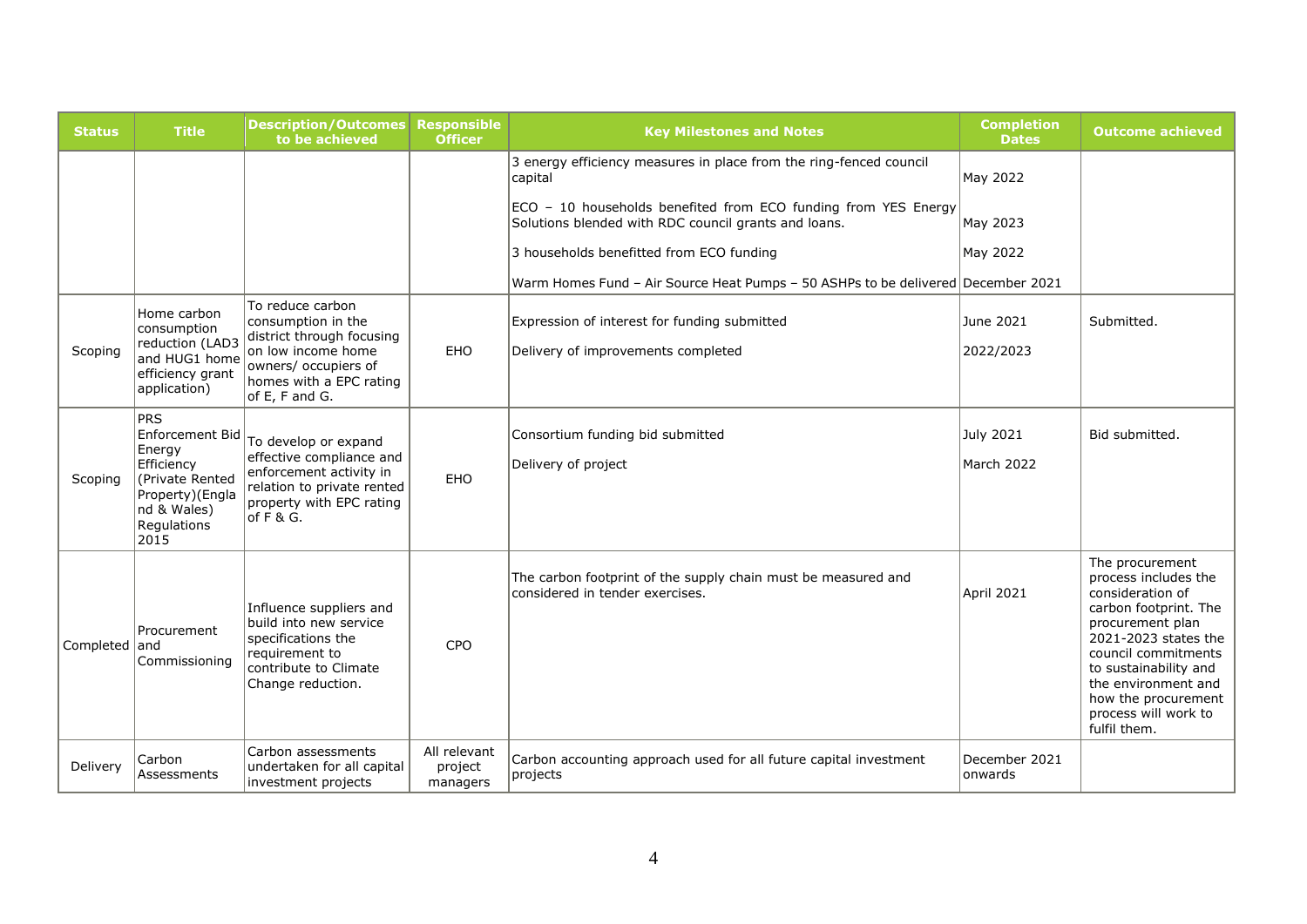| <b>Status</b>                                                                                                                   | <b>Title</b>                                                               | <b>Description/Outcomes</b><br>to be achieved                                                                                                  | <b>Responsible</b><br><b>Officer</b> | <b>Key Milestones and Notes</b>                                                                                                                                                                                                                                                                                                                  | <b>Completion</b><br><b>Dates</b>        | <b>Outcome achieved</b>   |  |  |
|---------------------------------------------------------------------------------------------------------------------------------|----------------------------------------------------------------------------|------------------------------------------------------------------------------------------------------------------------------------------------|--------------------------------------|--------------------------------------------------------------------------------------------------------------------------------------------------------------------------------------------------------------------------------------------------------------------------------------------------------------------------------------------------|------------------------------------------|---------------------------|--|--|
|                                                                                                                                 | Promotion and<br>implementation<br>of Ryedale Plan                         | Evidence the promotion<br>and implementation of                                                                                                |                                      | All major residential development schemes to have EV charging<br>facilities                                                                                                                                                                                                                                                                      | December 2021                            |                           |  |  |
| Delivery                                                                                                                        | sustainability                                                             | Ryedale Plan                                                                                                                                   | PO                                   | All new dwellings to have EV charging facilities                                                                                                                                                                                                                                                                                                 | December 2023                            |                           |  |  |
|                                                                                                                                 | policies in all<br>new                                                     | sustainability policies in<br>all new development                                                                                              |                                      | New building regulation standards received                                                                                                                                                                                                                                                                                                       | December 2022                            |                           |  |  |
|                                                                                                                                 | development<br>opportunities                                               | opportunities.                                                                                                                                 |                                      | Local plan adoption                                                                                                                                                                                                                                                                                                                              | June 2023                                |                           |  |  |
| Delivery                                                                                                                        | Paper usage                                                                | To reduce paper usage<br>through an online<br>election staffing portal                                                                         | <b>CGO</b>                           | Portal to go live                                                                                                                                                                                                                                                                                                                                | March 2022                               |                           |  |  |
| Scoping                                                                                                                         | Paper usage                                                                | To assess the feasibility<br>of e-billing for council<br>tax and housing benefit                                                               | <b>RBM</b>                           | E-billing solution to be evaluated including the paper usage and<br>carbon footprint calculated for the current billing scenario                                                                                                                                                                                                                 | November 2021                            |                           |  |  |
|                                                                                                                                 |                                                                            | To increase recycling at                                                                                                                       |                                      | Assessed each mini recycling centre for work required                                                                                                                                                                                                                                                                                            | September 2021                           | Assessments<br>completed. |  |  |
| Delivery                                                                                                                        | Waste and<br>recycling                                                     | mini recycling centres<br>within Ryedale by 10 %                                                                                               | <b>WRO</b>                           | Work conducted on the centres                                                                                                                                                                                                                                                                                                                    | February 2022                            |                           |  |  |
|                                                                                                                                 |                                                                            | by end of 2023                                                                                                                                 |                                      | Communication campaign launched for recycling at the centres                                                                                                                                                                                                                                                                                     | March 2022                               |                           |  |  |
| Scoping                                                                                                                         | Waste and<br>recycling                                                     | Consultations to increase<br>recycling to over 90 %<br>by end 2026 for some<br>materials.                                                      | <b>WRO</b>                           | To produce a report on each of the following consultations detailing<br>the impact on Ryedale council, residents and businesses and the work<br>required to implement the changes to achieve the required increase in<br>recycling performance<br><b>Extended Producer Responsibility</b><br>Deposit Return Scheme<br>Consistency in collections | October 2021                             |                           |  |  |
|                                                                                                                                 |                                                                            |                                                                                                                                                |                                      |                                                                                                                                                                                                                                                                                                                                                  |                                          |                           |  |  |
| Council leadership (policy/partnerships with public, private, voluntary sectors and Ryedale Environmental sectors and residents |                                                                            |                                                                                                                                                |                                      |                                                                                                                                                                                                                                                                                                                                                  |                                          |                           |  |  |
| Scoping                                                                                                                         | Engagement of<br>employees and<br>the local<br>community and<br>businesses | To communicate to<br>employees and the<br>Ryedale community<br>including businesses the<br>importance of living a<br>sustainable lifestyle and | All                                  | Communication action plan created<br>Communication plan delivery commences<br>Building links with local environmental groups                                                                                                                                                                                                                     | October 2021<br>November 2021<br>Ongoing |                           |  |  |
|                                                                                                                                 |                                                                            | how this can be done                                                                                                                           |                                      |                                                                                                                                                                                                                                                                                                                                                  |                                          |                           |  |  |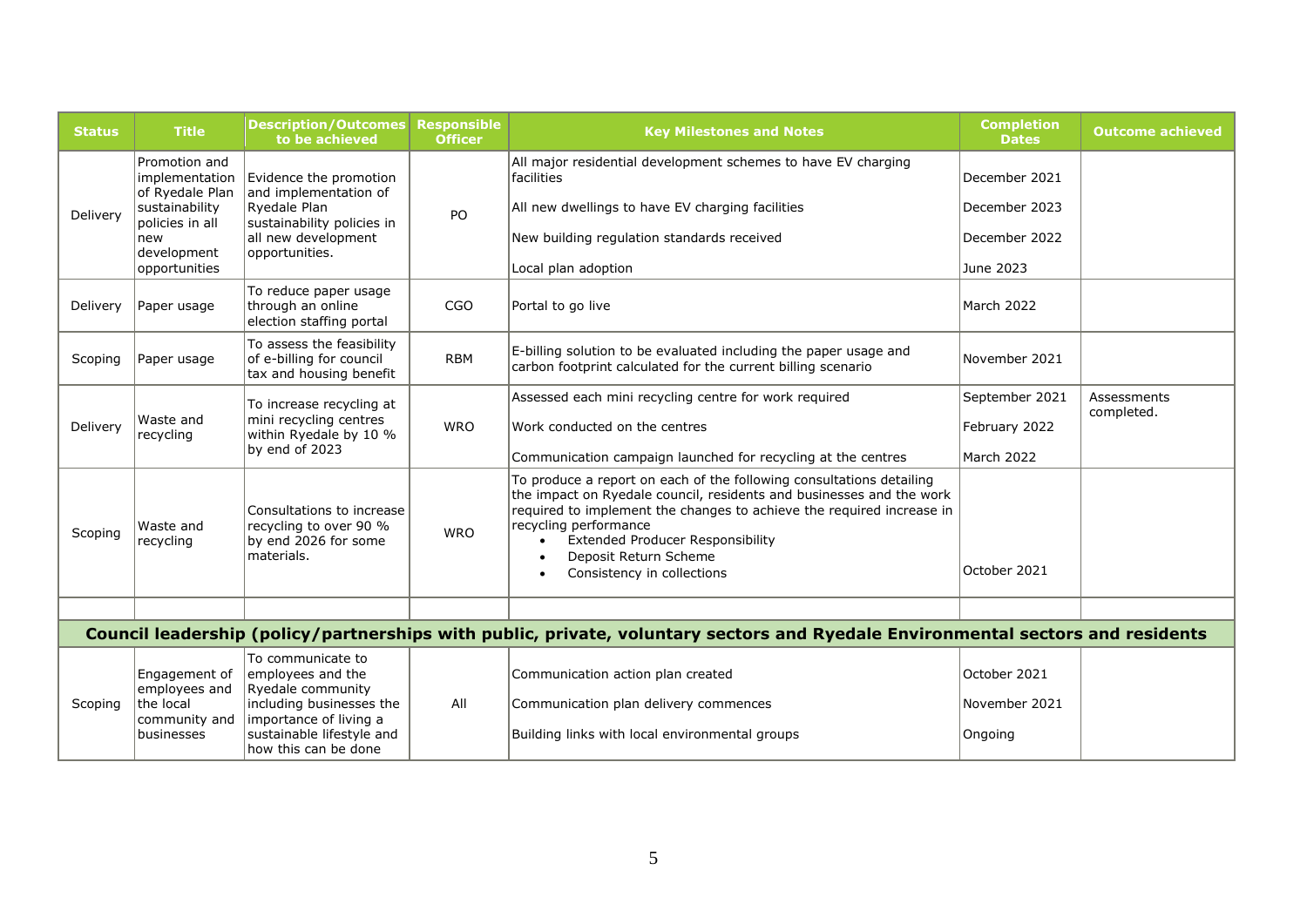| <b>Status</b> | <b>Title</b>                                                                 | <b>Description/Outcomes</b><br>to be achieved                                         | <b>Responsible</b><br><b>Officer</b> | <b>Key Milestones and Notes</b>                                                                                               | <b>Completion</b><br><b>Dates</b> | <b>Outcome achieved</b>                           |
|---------------|------------------------------------------------------------------------------|---------------------------------------------------------------------------------------|--------------------------------------|-------------------------------------------------------------------------------------------------------------------------------|-----------------------------------|---------------------------------------------------|
|               |                                                                              |                                                                                       |                                      | Grant scheme with award criteria agreed                                                                                       | August 2021                       | Agreed by SMB.                                    |
| Scoping       | Grant funding<br>for community<br>groups to<br>reduce carbon<br>consumption  | To support community<br>groups to move towards<br>greener alternatives                | CCO                                  | Communication of grant availability to small businesses and<br>community groups                                               | September 2021                    |                                                   |
|               |                                                                              |                                                                                       |                                      | Grants allocated to initiatives                                                                                               | February 2022                     |                                                   |
|               |                                                                              |                                                                                       |                                      | Installation of changes                                                                                                       | March 2022<br>onwards             |                                                   |
|               |                                                                              | To increase the                                                                       |                                      | Report completed on the potential local energy generation from<br>existing assets for the Ryedale region                      | December 2021                     |                                                   |
| Scoping       | Local Area<br>Energy Planning                                                | generation of energy in<br>the local area                                             | CCO/PO/PDM                           | Outcome of the LEP bid for Community Renewal Funding to research<br>defined assets and technology for local energy generation | March 2022                        |                                                   |
|               |                                                                              |                                                                                       |                                      | Next steps determined                                                                                                         | April 2022                        |                                                   |
| Ongoing       | Carbon<br>Abatement<br>Pathway                                               | Climate change<br>reduction and adapting<br>practices to reduce<br>impact             | CCO                                  | Work collaboratively with the LEP, other councils and residents to<br>reduce carbon usage within Ryedale                      | Ongoing                           |                                                   |
|               |                                                                              |                                                                                       |                                      | Communication plan created to encourage lower carbon usage                                                                    | October 2021                      |                                                   |
|               | Anaerobic<br>Digestion                                                       | To have an anaerobic<br>digester in place to<br>reduce carbon use                     | PDEDBP                               | Detailed feasibility, including site selection completed                                                                      | September 2022                    |                                                   |
| Scoping       |                                                                              |                                                                                       |                                      | RDC role in the scheme to be determined                                                                                       | September 2022                    |                                                   |
|               | Increasing the<br>number of EV<br>charge points at<br>community<br>buildings | To double the amount of<br>EV charging points at<br>community buildings in<br>Ryedale | <b>EDBPO</b>                         | EV charging point at Hovingham village hall car park operational                                                              | Complete                          |                                                   |
|               |                                                                              |                                                                                       |                                      | Grant scheme to support charging point installation agreed                                                                    | August 2021                       | Agreed by SMB.                                    |
| Delivery      |                                                                              |                                                                                       |                                      | Communication of grant availability to community groups                                                                       | September 2021                    |                                                   |
|               |                                                                              |                                                                                       |                                      | Grants allocated to initiatives                                                                                               | February 2022                     |                                                   |
|               |                                                                              |                                                                                       |                                      | Installation of charging points                                                                                               | March 2022<br>lonwards            |                                                   |
|               |                                                                              |                                                                                       |                                      | Feasibility of RDC's role in this project identified                                                                          | <b>July 2021</b>                  | RDC to be a<br>facilitator and assist             |
| Scoping       | Northern Forest                                                              | Increase the number of<br>trees in the Ryedale area                                   | TLO/CCO                              | Action plan created based on this role                                                                                        | October 2021                      | others, where<br>possible, with tree<br>planting. |